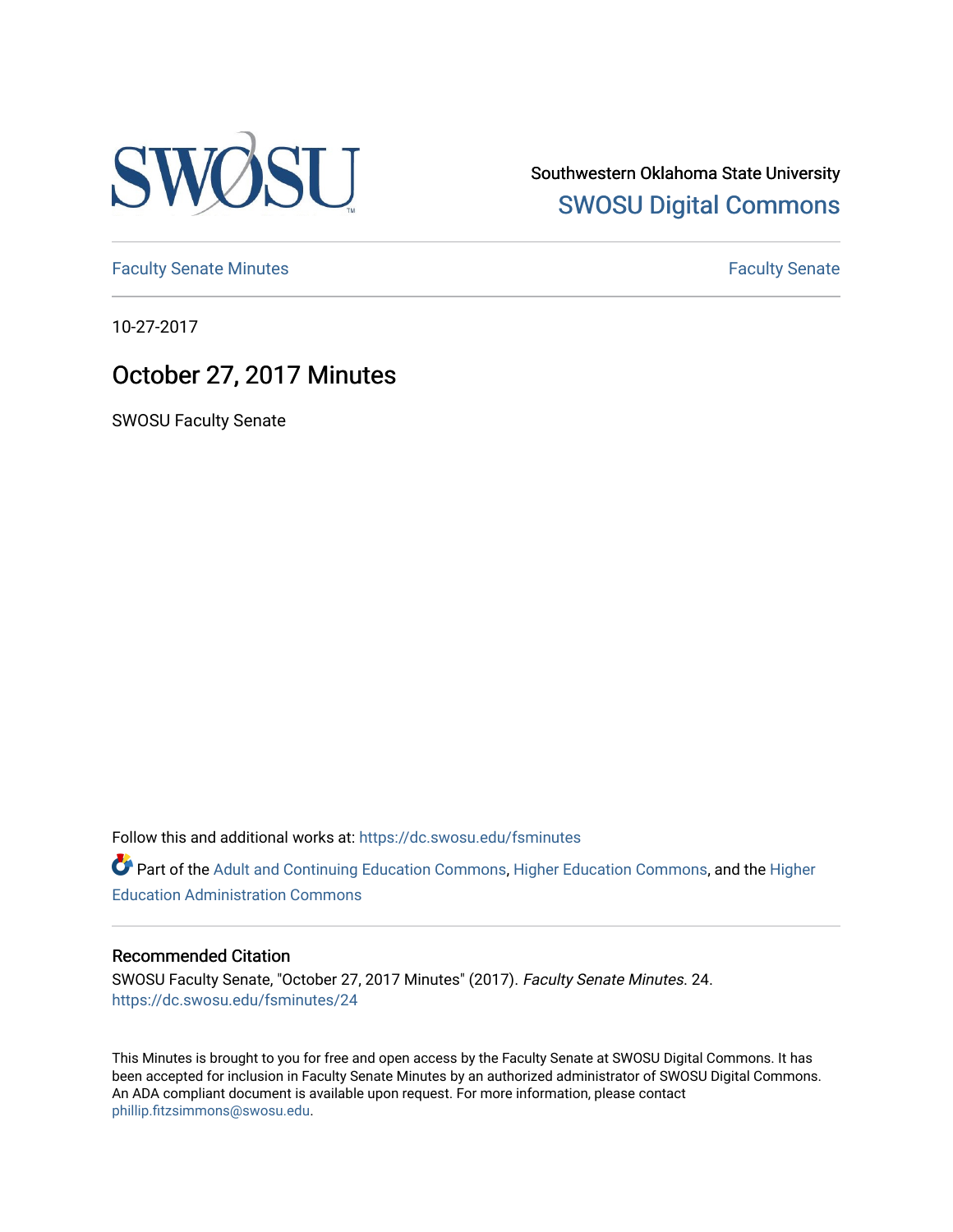# SWOSU Faculty Senate

October  $27<sup>th</sup>$ , 2017 Approved Minutes

- **I. Call to Order:** Faculty Senate President Jerry Dunn called the September meeting of the Faculty Senate to Order at 2:00 p.m. in HEC 201.
- **II. Establishment of a Quorum:** Wayne Anderson, Krista Brooks (via Zoom), Dayna Coker (via ITV from Sayre), Tommye Davis (via ITV from Sayre), Jerry Dunn, Jared Edwards, Robin Griffeath, Rita Hays, Sunu Kodumthara, Jack Li, Scott Long, David Martyn, Holly McKee, Tom McNamara, Kathy O'Neal, Eric Paul, Cynthia Peña, Hank Ramsey, Ann Russell, Hardeep Saluja, Lisa Schroeder, Amanda Smith, Tony Stein, Muatasem Ubeidat
- **III. Certification of Substitutes:** Jon Woltz substituting for Linda Pye (Library); Eric Pritchard substituting for Paul Hummel (PRM); Sharon Lawrence for Jessica Young (Allied Health).

### **IV. Presentation of Visitors:**

- A. Kristie Bright (substituting for Kim Liebscher) provided a presentation on the Suicide Prevention Program provided by Counseling Services and showed a brief video by the QPR Institute on the QPR (Question, Persuade, Refer) method. Counseling Services offers weekly presentations on suicide prevention and can visit departments/classrooms upon request. They will also provide two large training sessions on campus (dates TBA).
- **V. Approval of Minutes:** Approved

## **VI. Announcements**

- A. President Jerry Dunn
	- 1. Executive Council Meeting of 10/16/2017
		- a) Open enrollment for Health Insurance went well. Anyone who did not sign up should contact Human Resources ASAP. On average SWOSU spends about \$7,000 / employee on insurance/benefits, totals over \$3 million. Online options are being considered.
		- b) President Beutler has a monthly article in local papers and journal record, and has invited guest articles and ideas to highlight students, faculty or programs.
		- c) Back-up generators are to be installed for the student union after Fall Break. Union was selected as the first installation to provide shelter and food for students in case of emergency.
		- d) SWOSU Surplus Auction November  $3<sup>rd</sup>$
		- e) Budget update from Luke Martin (Capital Plus Consultants) indicates there are not enough votes to pass a new tax, or enough votes to repeal sales tax exemptions. If the legislature does not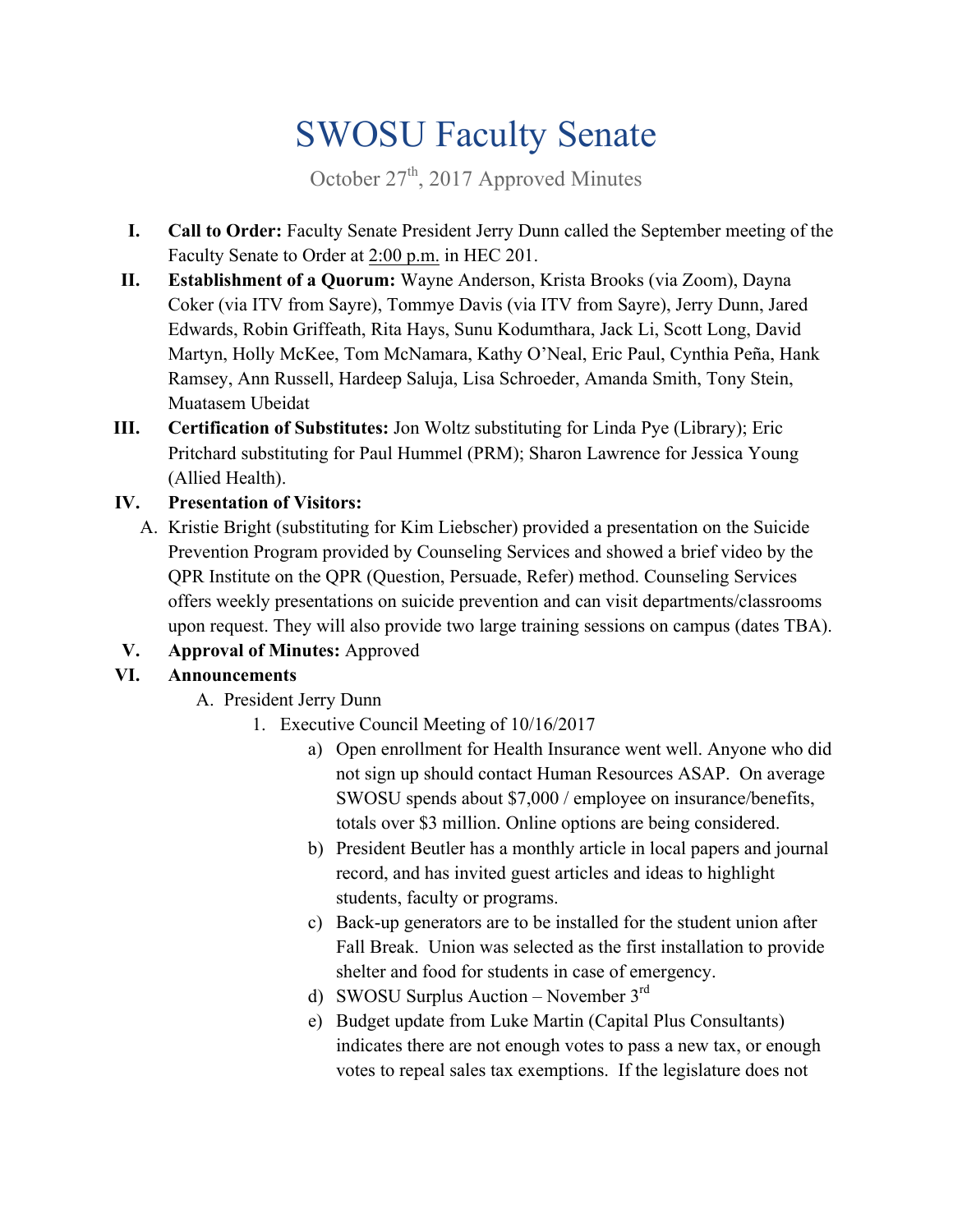solve the budget problem, an across the board cut would result in 3.2% cut for SWOSU.

- f) Concurrent enrollment policies are being evaluated. SWOSU is required to accept qualifying high school seniors, who pay fees not tuition (6 credit hours). SWOSU is refunded only 26% of the cost from the Regents. Currently, SWOSU allows high school juniors to enroll in the same program (3 credit hours), but is considering discontinuing that tuition waiver, as the other regional universities have. The President and Provost would like feedback concerning juniors taking college courses.
- g) All licensing questions regarding logo use and approved vendors should be directed to Brian Adler. Concerns were raised regarding cost discrepancies at approved venders.
- 2. Administrative Council of 10/14/2017
	- a) SWOSU Homecoming November  $4<sup>th</sup>$
	- b) Up-swing Online Tutoring is available; faculty is encouraged to promote this opportunity
	- c) Zoom is available for everyone to use. It can easily be set up for conferences as well, not just teaching.
	- d) Be aware of upcoming dates concerning withdrawals.
	- e) SARA was reapproved.
- 3. Meeting with Provost on 10/25/2017
	- a) Carpooling for staff and faculty (free trial through Dec.  $24<sup>th</sup>$ ): <https://www.carpoolworld.com/swosu.html> (link corrected)
	- b) Parking Task Force to make recommendations to the Provost. Interested volunteers please email Jerry Dunn ([jerry.dunn@swosu.edu](mailto:jerry.dunn@swosu.edu)) by November  $3<sup>rd</sup>$ . Likely to be a joint task force with Staff Council. Jerry Dunn suggested selecting representatives from each building on campus to speak directly about the unique challenges in each lot.
- B. Secretary/Treasurer Krista Brooks
	- 1. Roll Sheet—please sign
	- 2. Treasurer's Report
		- a) BancFirst
			- (1) September Balance: [\\$1,832.68](http:1,832.68)
			- (2) Withdrawal: \$57.40 New Faculty Reception (drinks/cookies)
			- (3) Deposit: \$0
			- (4) Current Balance: \$[1,775.28](http:1,775.28)
		- b) University Account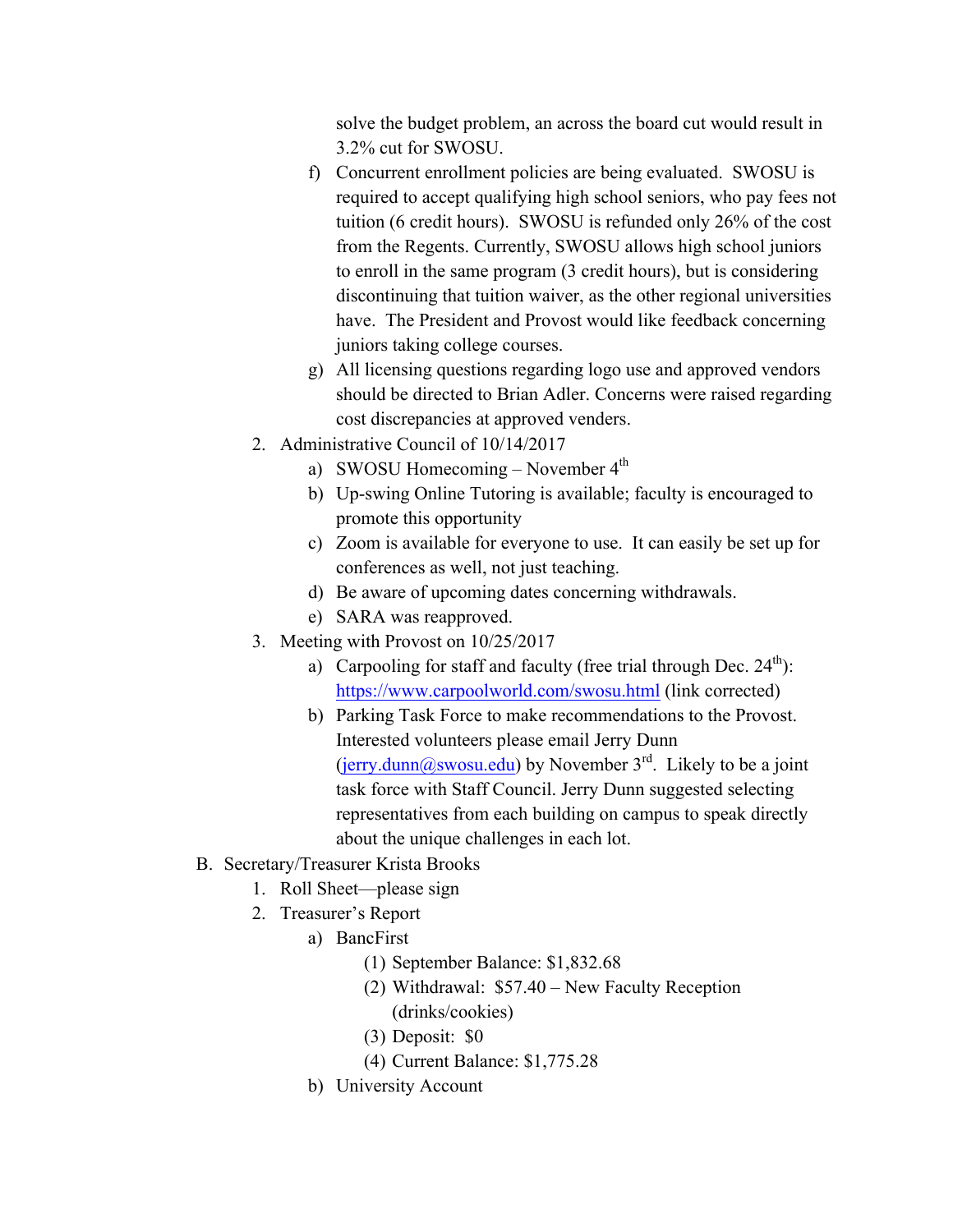#### (1) September Balance: \$105.01

- (2) Current Balance: \$105.01
- C. President-Elect Amanda Smith: nothing to report
- C. President-Elect Amanda Smith: nothing to report D. Past President Tom McNamara: nothing to report E. Student Government Representative: N/A
- 

#### **VII. Reports from Standing and Ad Hoc Committees:**

**University Policies Committee:** from Tom McNamara, Chair

**Faculty Senate Motion 2017-10-01:** The Faculty Peer Observation form shall be modified to include check boxes indicating whether the observer was selected by the candidate, chair/associate dean, or committee.

**Rational:** In the section of the faculty handbook "Criteria for Evaluation for Promotion/Tenure," page 77, it is stated that candidates must submit a minimum of three peer observations. Two are selected by the candidate and one selected by the chair/associate dean. There is currently no place on the Peer Observation Form to indicate who selected the observer.

#### **Motion approved by majority**

- **VIII. Unfinished Business:** None
- **IX. New Business: Nominating Committee:** from Scott Long, Chair

 Campus Environment Committee: Carlos Baldo was approved in April to serve on this committee, and has since left the university. Another faculty who, at the time, indicated a desire to serve on this committee was Zach Jones.

#### **Substitution approved by majority (unanimous)**

- **X. Caucuses to select FUTPRC Members** 
	- A. See Appendix A for FUTPRC caucus results.
- **XI. Adjournment:** 2:28 p.m.
- **XII.** Next Meeting Friday, November 17<sup>th</sup> at 2:00 pm